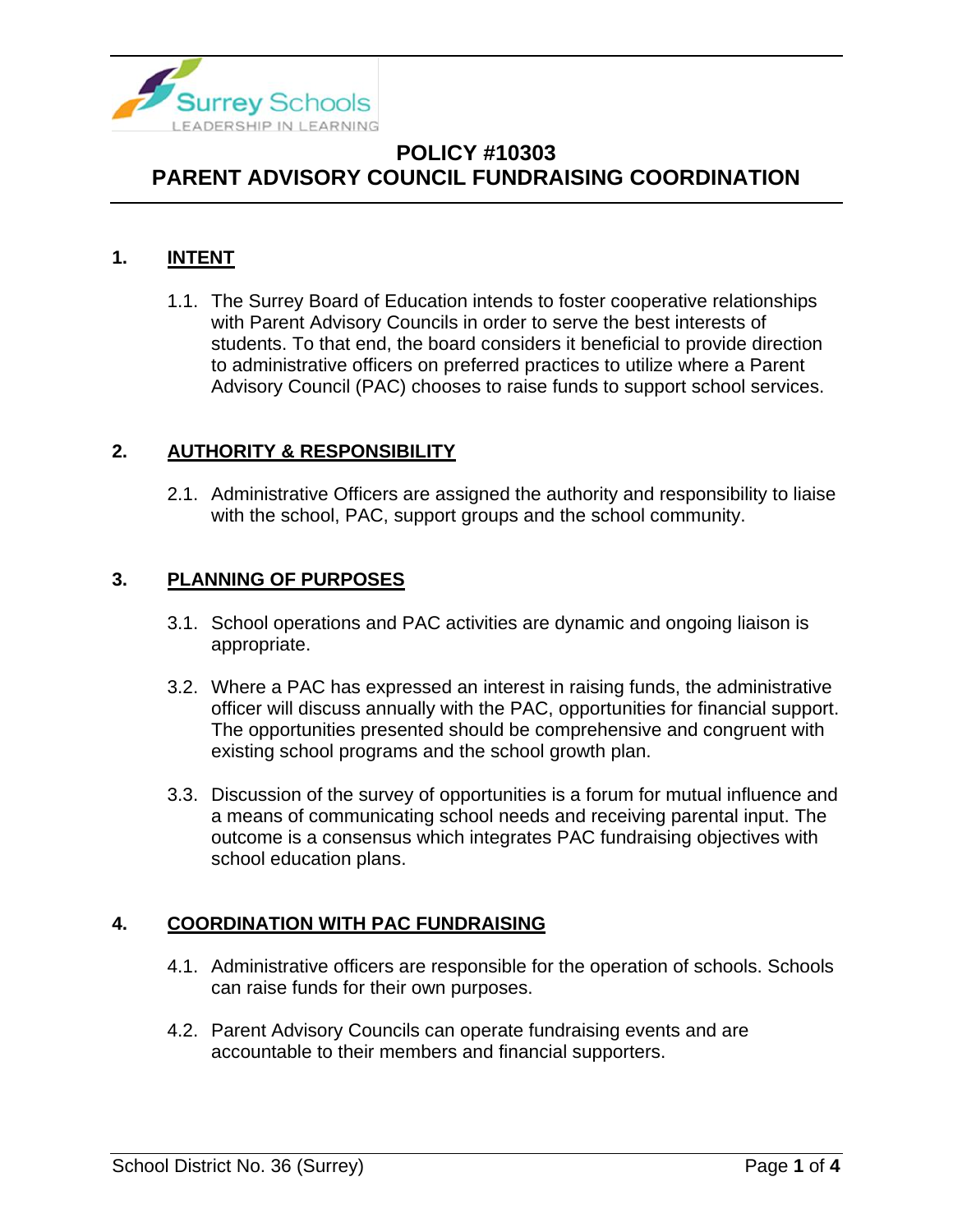

- 4.3. The PAC is responsible for the administration of the funds it raises pursuant to its constitution and bylaws, legislation and commitments to donors.
- 4.4. Before a PAC fundraising activity can involve students, school facilities, school communication systems, or be sanctioned for schools protection program insurance coverage, the administrative officer is responsible to ensure that:
	- a) Student involvement is safe and appropriate (See [Policy #4910 –](https://www.surreyschools.ca/departments/SECT/PoliciesRegulations/section_4000/Documents/4910%20Policy.pdf) *[School/Student Fundraising](https://www.surreyschools.ca/departments/SECT/PoliciesRegulations/section_4000/Documents/4910%20Policy.pdf)* for guidance).
	- b) Values which the public will confer on the school from the activity are acceptable.
	- c) Purposes of the PAC fundraising are acceptable.
	- d) Financial controls appropriate for publicly raised funds are to be established.
	- e) Financial reporting and audit/review of PAC funds are appropriate.
	- f) Coordination of fundraising is congruent with school activity schedules; and
	- g) Any student accidents or illness or PAC member accidents will be reported to school administration (see Policies [#5815 –](https://www.surreyschools.ca/departments/SECT/PoliciesRegulations/section_5000/Documents/5815%20Policy.pdf) *Risk Management – [Incident Reports](https://www.surreyschools.ca/departments/SECT/PoliciesRegulations/section_5000/Documents/5815%20Policy.pdf)* and #9615 – *[Student Accident &](https://www.surreyschools.ca/departments/SECT/PoliciesRegulations/section_9000/Documents/9615%20Policy.pdf)  [Illness at School](https://www.surreyschools.ca/departments/SECT/PoliciesRegulations/section_9000/Documents/9615%20Policy.pdf)*).
- 4.5. Where a PAC is not registered to issue official tax deductible charitable receipts, the administrative officer can arrange charitable fundraising capabilities pursuant to board Policy #4430 – *[Charitable Donations](https://www.surreyschools.ca/departments/SECT/PoliciesRegulations/section_4000/Documents/4430%20Policy.pdf)*. Where funds are donated (i.e. not in exchange for goods or services) for which a school district official charitable receipt is issued, those funds will be defined as school fundraising and subject to Board [Policy #4430](https://www.surreyschools.ca/departments/SECT/PoliciesRegulations/section_4000/Documents/4430%20Policy.pdf) and [Policy #4910.](https://www.surreyschools.ca/departments/SECT/PoliciesRegulations/section_4000/Documents/4910%20Policy.pdf) Donor designation of purpose applies.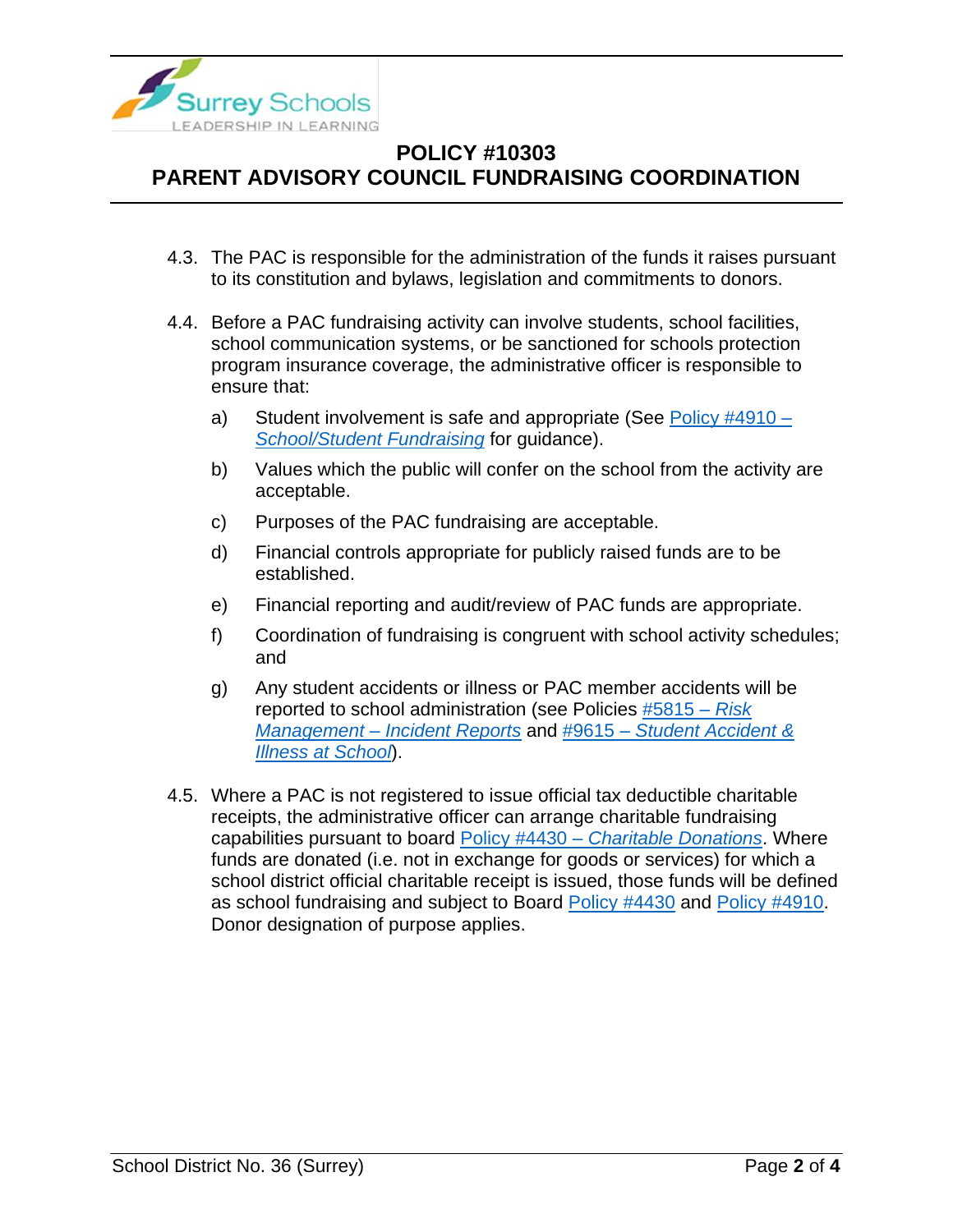

### **5. COORDINATING SCHOOL OPERATIONS WITH PAC FUNDING**

- 5.1. The administrative officer is the PAC's contact for the expenditure of PAC funds to support school operations. Funds may be expended by:
	- a) Contributing funds to the school for either defined purposes or discretionary flexibility.
	- b) Purchasing goods, services or equipment and contributing them to the school, subject to board policies #5305 – *[Equipment Donations](https://www.surreyschools.ca/departments/SECT/PoliciesRegulations/section_5000/Documents/5305%20Policy.pdf)* and #6511 – *[Site Improvements and Maintenance](https://www.surreyschools.ca/departments/SECT/PoliciesRegulations/section_6000/Documents/6511%20Policy.pdf)* defining acceptance of such contributions; or
	- c) Contributing funds to the board to fund larger expenditures for the school.

### **6. REPORTING ON PAC FUNDED EXPENDITURES**

6.1. Administrative officers are to provide the PAC's with periodic reports on school usage of funds provided by the PAC. Protection of privacy rights must be respected as delineated in Policy #5700 – *[Freedom of Information](https://www.surreyschools.ca/departments/SECT/PoliciesRegulations/section_5000/Documents/5700%20Policy.pdf)  [and Protection of Privacy](https://www.surreyschools.ca/departments/SECT/PoliciesRegulations/section_5000/Documents/5700%20Policy.pdf)*.

### **7. COORDINATION WITH OTHER SINGLE PURPOSE SUPPORT GROUPS**

- 7.1. The foregoing is applicable, except as noted, to a school's relationship with a group whose sole purpose is to support education at a particular school (e.g. a music parents' group) and the supporter operates its own fundraising rather than participates in school-directed and/or PAC fundraising.
- 7.2. The School Act provides legal definition to a school's relationship with a PAC and empowers the Administrative Officer to provide input to the constitution and bylaws of a PAC. These parameters do not exist for other sole purpose relationships. Therefore, the Administrative Officer must, in order to facilitate achievement of the intended purpose and the maintenance of public credibility, before entering into or renewing an arrangement:
	- a) Review the supporter's operating arrangements; and
	- b) Define the relationship in writing with the supporter.